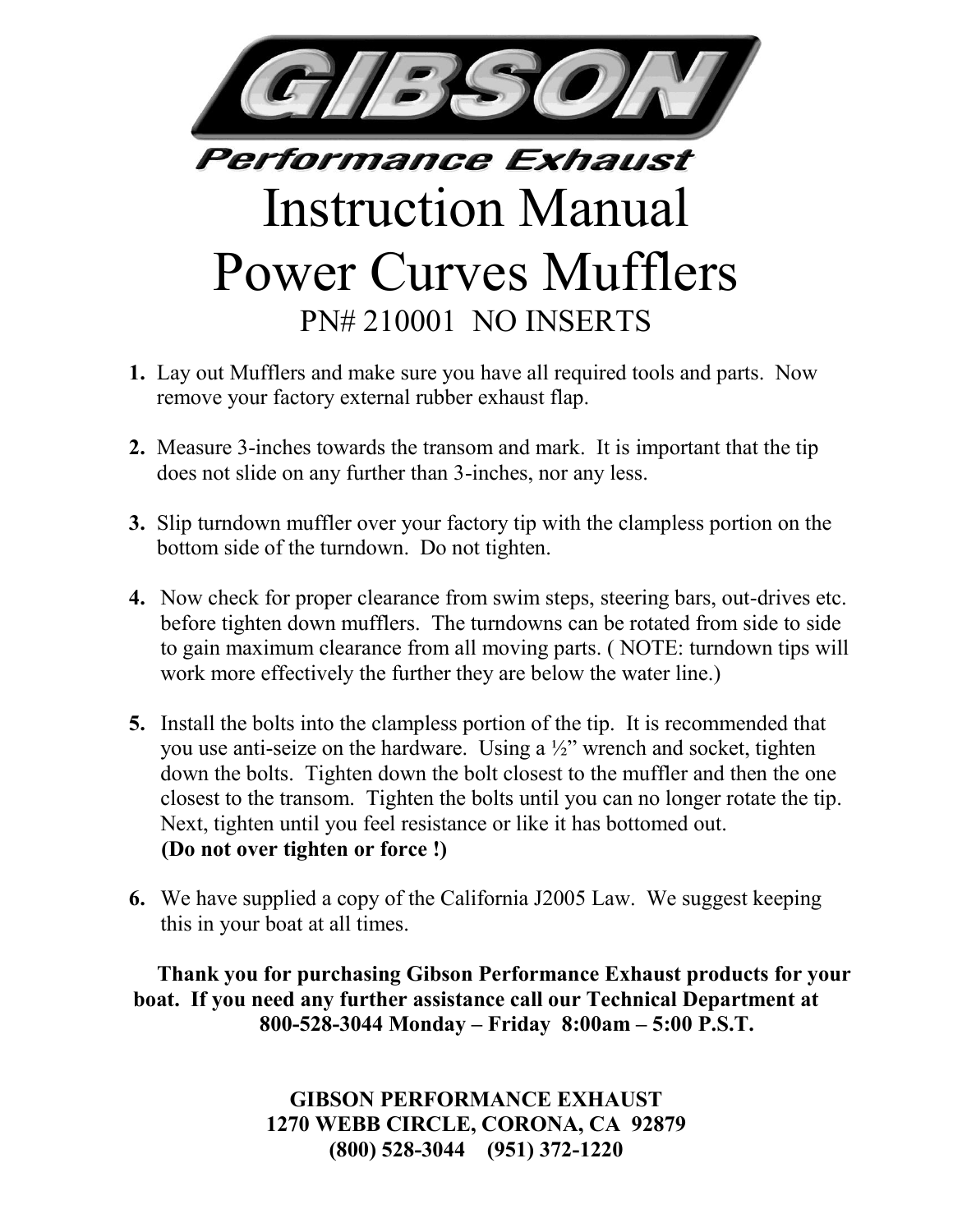### **Parts List**

| PART#          |              | <b>OUANITY DESCRIPTION</b>   |
|----------------|--------------|------------------------------|
| <b>ANTI</b>    |              | 1 ANTI-SEZE                  |
| <b>BO-1041</b> | $2^{\circ}$  | <b>BOLT KIT</b>              |
| <b>DE-6</b>    | $\mathbf{1}$ | <b>DOME STICKER</b>          |
| 210001         |              | <b>POWER CURVES MUFFLERS</b> |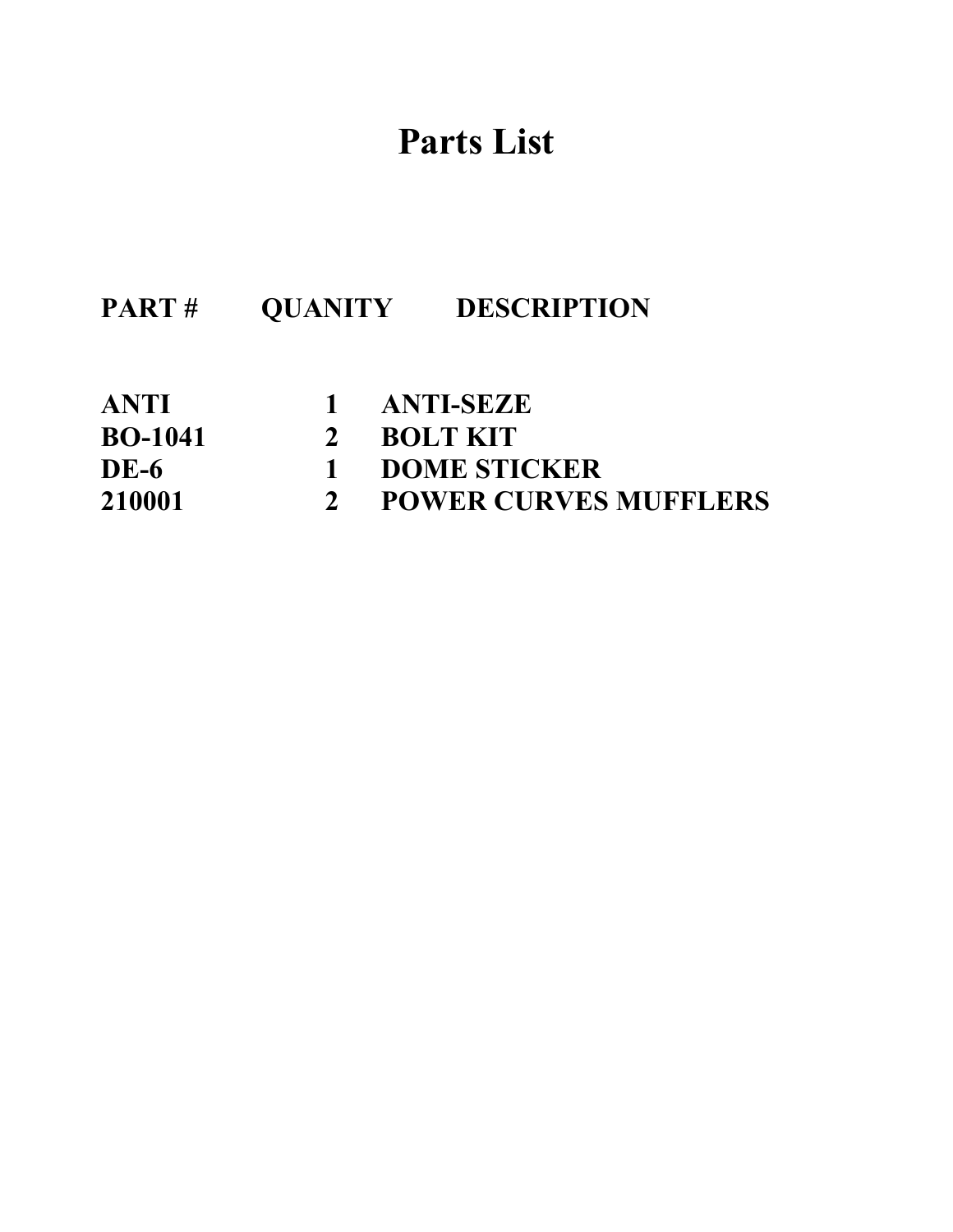# **Certificate of compliance**

Must be kept on board your boat at all times.

### California SAE J2005 law

Effective January 1, 2005; the State of California initiated a sound law limiting recreational motorboats to 88Db(a) if manufactured on or after January 1, 1993.

Boat noise legislation was previously enforced with reference to SAE J34, Exterior Sound Level Measurement Procedure for Pleasure Motorboats. However, SAE J34 has some major drawbacks when utilized as a sound level measurement technique for law enforcement purposes. The procedure requires that a sound level meter be located at a precise distance from a measured course through which a boat is traveling at maximum speed, requiring extreme skill and care on the part of the boat operator. Locating an acceptable test site to perform these high-speed tests is a problem often encountered by enforcement officers when utilizing pass-by sound level measurements.

Most complaints about boat noise originate with boats that are operated without exhaust mufflers. SAE J2005 was developed at the request of law enforcement officials who requested an exhaust noise sound level measurement procedure, which can be performed in the safest possible manner and without the need for a special test course.

This procedure has been developed as a guide for governmental agencies to enforce the requirements for effective muffling means in recreational motorboats. It is intended as a guide toward standard practice. The sound level meter shall be set for slow response and the A-weighting network.

The applicable reading shall be the average sound level measured during a period when the background sound level is at least 10 dB lower than the measured sound level. Background sound level includes wind effects, noise from boats other than the one being measured, wave action, boat wakes, and other extraneous noises. Peak readings of intermittent sound levels created by wave slaps or changes in sound due to wave action and/or engine speed variation shall not be included in the applicable reading.

SAE J2005 can be performed at a dock or in open water with the boat tethered to an enforcement boat. To perform the measurement, a boat with above-water exhaust is operated at idle speed in neutral or at its lowest operational speed. The sound level meter shall be placed at a distance of 1.2 to 1.5 meters (4 to 5 ft.) above the water and no closer than 1m (3.3 ft) from the vertical projection of any part of the boat including the swim platform (where applicable) in the area adjacent to the exhaust outlet(s) while the average sound level is measured and recorded. Those boats, which are excessively noisy during stationary mode operation, are considered to have ineffective exhaust muffling. Consequently, this procedure provides law enforcement officials with a safe method of evaluating exhaust noise levels which can be readily performed anywhere in the water.

NOTE- The measured sound level as obtained with this procedure is not an indication of maximum operational sound levels for recreational motorboats.

### **When installed correctly Gibson Performance Bullet Superflow and Power Curves Marine Mufflers meet or exceed the J2005 sound law.**

### **Certificate must be kept on board of boat at all times.**

Thank you for choosing Gibson Performance marine mufflers. We strive to give our customers the highest quality products available.